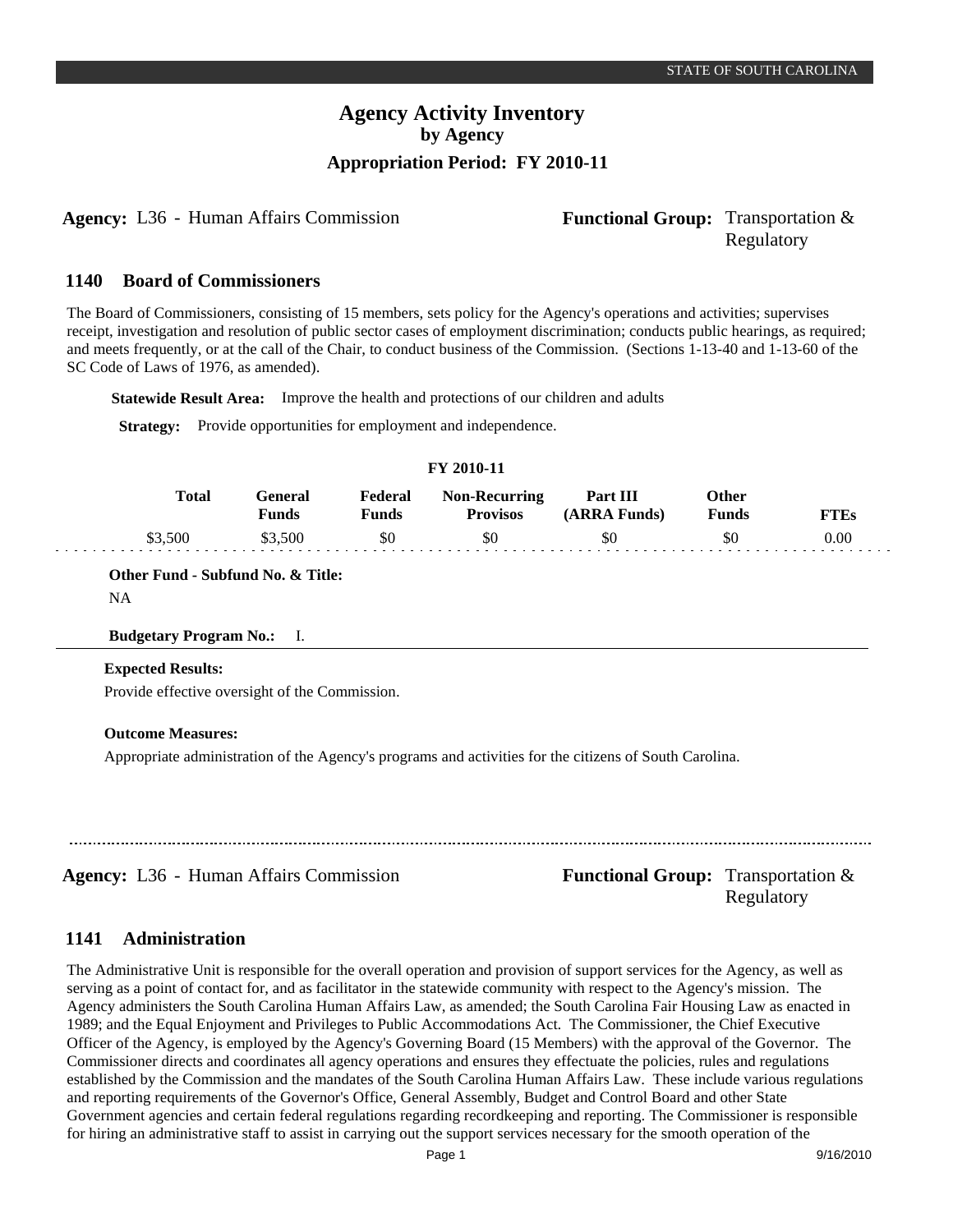# **Agency Activity Inventory by Agency**

## **Appropriation Period: FY 2010-11**

Agency. The administrative staff consists of finance and budgeting, legal services, human resource management, information technology, procurement and public information. (Section 1-13-10 et. seq. of the SC Code of Laws as amended).

**Statewide Result Area:** Improve the health and protections of our children and adults

**Strategy:** Administration

## **FY 2010-11**

| <b>Total</b> | General<br>Funds | Federal<br>Funds | <b>Non-Recurring</b><br><b>Provisos</b> | Part III<br>(ARRA Funds) | Other<br><b>Funds</b> | <b>FTEs</b> |
|--------------|------------------|------------------|-----------------------------------------|--------------------------|-----------------------|-------------|
| \$397.058    | \$393,558        | \$0              | \$0                                     | \$0                      | \$3.500               | 8.00        |

**Other Fund - Subfund No. & Title:**

3037 Special Deposits

**Budgetary Program No.:** I.

## **Expected Results:**

That the Agency's legal mandates are carried out; all recordkeeping and reporting is accomplished by the administrative personnel; that the administrative personnel respond to the needs of the Commissioner, Governing Board, and staff of each programmatic area.

## **Outcome Measures:**

The Agency operates smoothly; applies appropriate management and administration of the Agency's legal mandates, programs, and activities for the citizens of South Carolina.

## Agency: L36 - Human Affairs Commission Functional Group: Transportation & Regulatory

#### **Legal 1142**

The Legal Unit provides advice and counsel necessary to ensure the proper enforcement of all laws assigned to the Agency. It also provides the necessary legal consultation and services to the Agency by reviewing complaints and investigated files; provides legal assistance to both Agency personnel in the conduct of their duties and to private citizens; drafts pleadings, legislation, agreements and other related documents as appropriate; prosecutes complaints before the Commission, as provided by law; litigates cases in court, as provided by law, and conducts legal research. (Sections 1-13-50 & 1-13-70 of the SC Code of Laws of 1976, as amended).

**Statewide Result Area:** Improve the health and protections of our children and adults

**Strategy:** Administration

| Total     | General<br><b>Funds</b> | Federal<br><b>Funds</b> | <b>Non-Recurring</b><br><b>Provisos</b> | Part III<br>(ARRA Funds) | Other<br><b>Funds</b> | <b>FTEs</b> |
|-----------|-------------------------|-------------------------|-----------------------------------------|--------------------------|-----------------------|-------------|
| \$120,078 | \$120,078               | \$0                     | \$0                                     | \$0                      | \$0                   | 2.00        |
|           |                         |                         | Page 2                                  |                          |                       | 9/16/2010   |

### **FY 2010-11**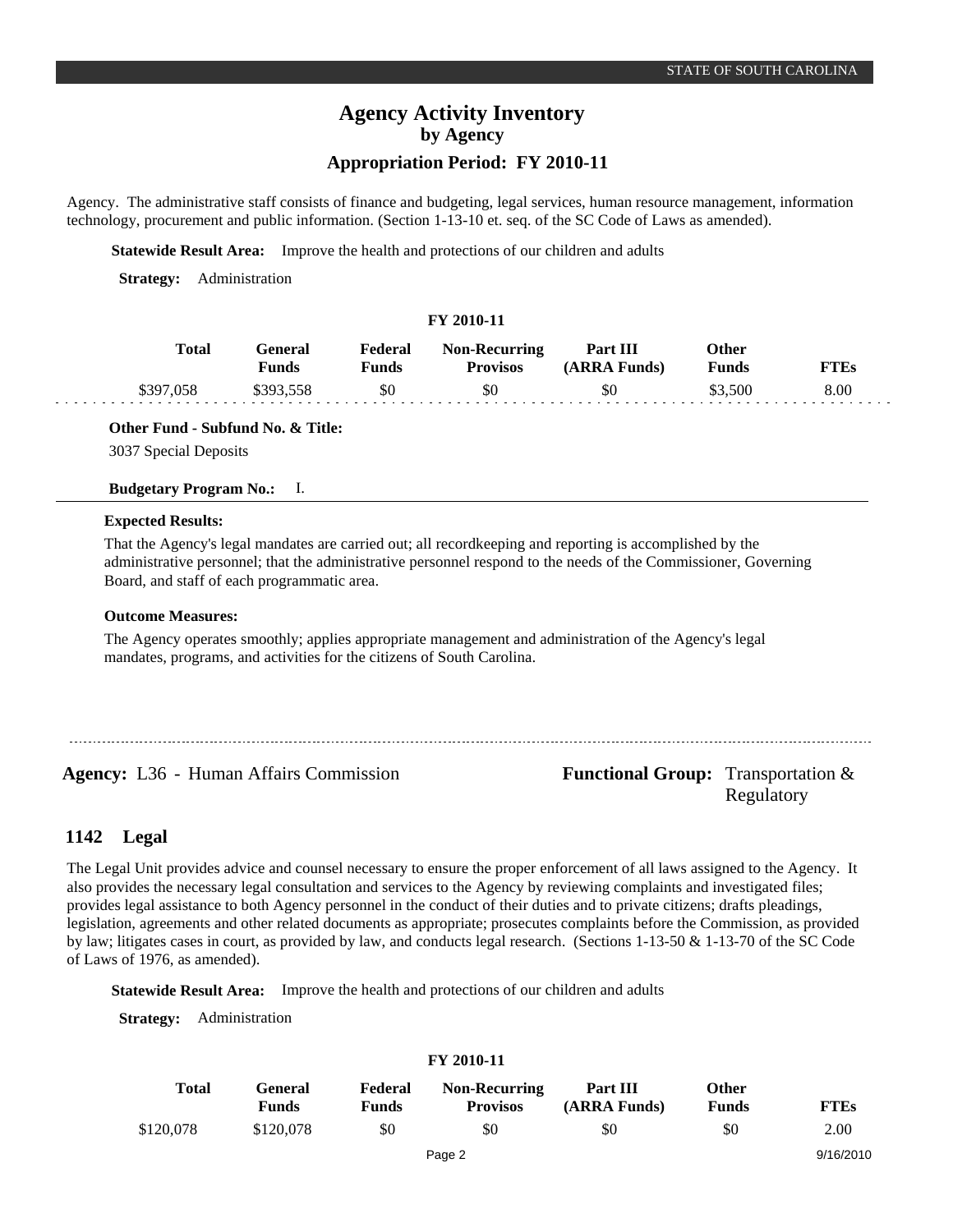**Other Fund - Subfund No. & Title:** NA

## **Budgetary Program No.:** I.

## **Expected Results:**

1. Improve the ability of the Agency to achieve the enforcement of its assigned laws efficiently and effectively. 2. Provide legal advice and counsel to Agency staff, government agencies as well as to businesses and individuals.

## **Outcome Measures:**

1. Process subpoenas for enforcement to ensure timeliness of investigations. 2. Respond to the requisite number of Freedom of Information Act (FOIA) requests. 3. Participation in numerous outreach and training seminars. 4. Review all SHAC investigations for legal sufficiency. During FY 2009-2010: 1. The Legal Department responded to 13 requests for subpoenas; 99 requests under the Freedom of Information of Act (FOIA); participated in three (3) outreach and training seminars; and reviewed a total of 1,254 SHAC investigations.

**Agency:** L36 - Human Affairs Commission **Functional Group:** Transportation &

Regulatory

#### **Technical Services & Training 1143**

The Commission was created to prevent and eliminate problems in human affairs. The Technical Services and Training Division's primary purpose and functions are to prevent discrimination. The Division provides the technical support and necessary consultation and training to state agencies that are required by state law (Sections 1-13-110 & R65-20 of the South Carolina Code of Laws of 1976, as amended) to develop and file with this Agency, affirmative action plans that are compliant with state and federal regulations. The Division monitors agencies' affirmative action compliance and progress, and in accordance with Section 1-13-110 of the South Carolina Human Affairs Law and Proviso 72.16 of the FY 2004-2005 Appropriations Act, the Division prepares and submits a report on the status of State Agencies' Affirmative Action Plans and Programs by February 1st of each year to the General Assembly. The Division also develops and teaches educational seminars designed to familiarize employers with state and federal EEO laws and recommends practical methods to prevent discrimination. These seminars are offered to any employer, public or private, including the SC General Assembly, upon request. (Section 1-13-70 of the SC Code of Laws of 1976, as amended).

**Statewide Result Area:** Improve the health and protections of our children and adults

**Strategy:** Administration

| Total     | General<br>Funds | Federal<br>Funds | <b>Non-Recurring</b><br><b>Provisos</b> | Part III<br>(ARRA Funds) | Other<br>Funds | <b>FTEs</b> |  |
|-----------|------------------|------------------|-----------------------------------------|--------------------------|----------------|-------------|--|
| \$136,925 | \$98,925         | \$0              | \$0                                     | \$0                      | \$38,000       | 5.00        |  |

**FY 2010-11**

## **Other Fund - Subfund No. & Title:**

3834 Human Affairs Forum \$38,000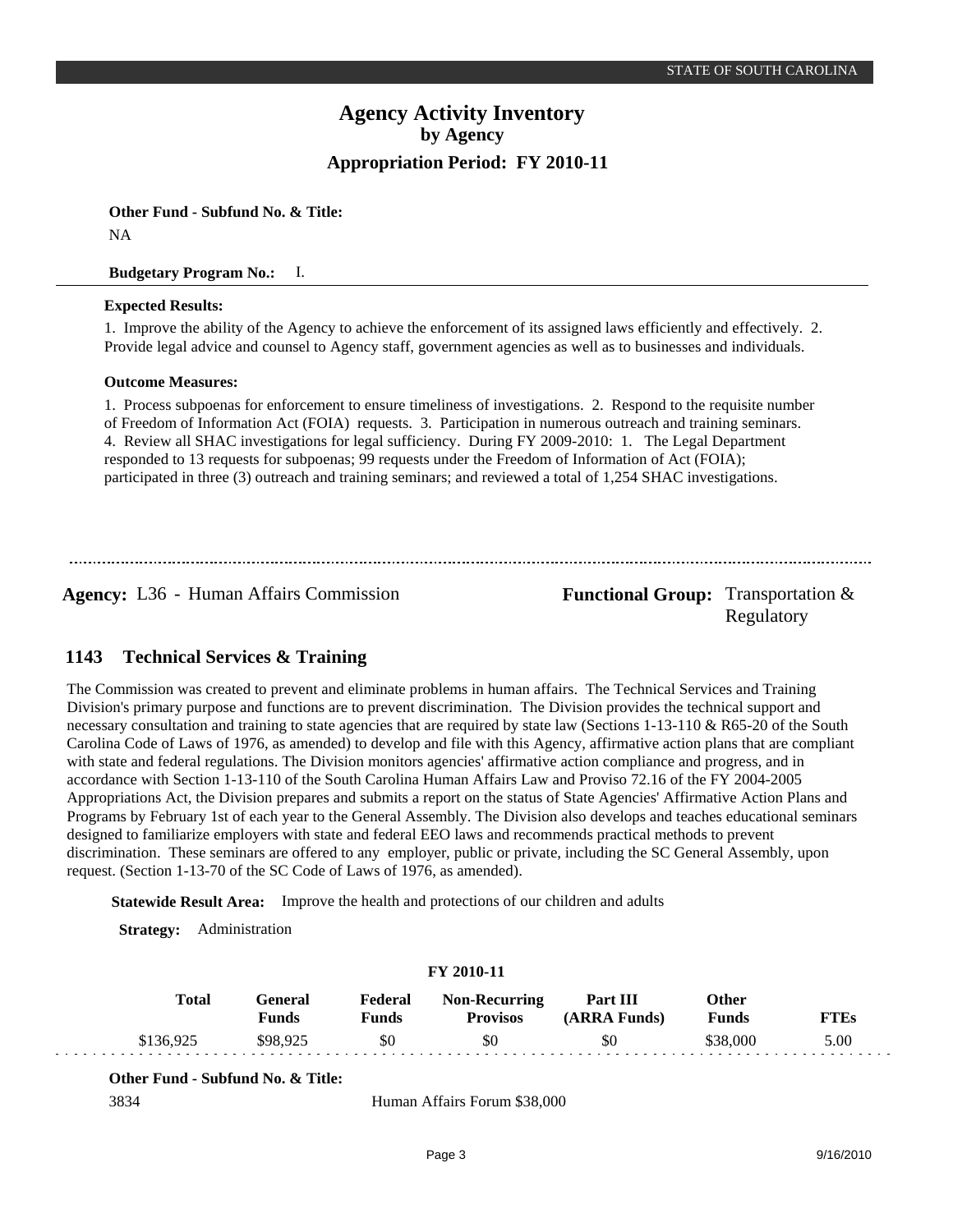## **Budgetary Program No.:** II.

### **Expected Results:**

1. Assist 86 State agencies in developing affirmative action plans and maintaining discrimination free policies and procedures in their workplaces. 2. Train managers and supervisors.

## **Outcome Measures:**

1. Review affirmative action plans of all state agencies with 15 or more employees based on new analysis. 2. Provide training to approximately 1,500 individuals representing public and private sector employers. During FY 2009-2010: 1. Ninety-four and 1/2 percent (94.5%) of state agencies achieved a level of at least 70% of their EEO goals. 2. Training was provided to 1,343 employees.

**Agency:** L36 - Human Affairs Commission **Functional Group:** Transportation &

# Regulatory

#### **Community Relations 1144**

The Community Relations Division was created to encourage local resolution of local problems and to foster better community relations throughout the State. The Division uses conference, conciliation and persuasion to bring together cross sections of people to resolve disputes involving alleged discrimination in police-community relations, education, public accommodations, business practices and other non-employment issues. (Section 1-13-70 of the SC Code of Laws of 1976, as amended).

**Statewide Result Area:** Improve the health and protections of our children and adults

**Strategy:** Provide opportunities for employment and independence.

| FY 2010-11 |                         |                  |                                         |                          |                       |             |  |
|------------|-------------------------|------------------|-----------------------------------------|--------------------------|-----------------------|-------------|--|
| Total      | General<br><b>Funds</b> | Federal<br>Funds | <b>Non-Recurring</b><br><b>Provisos</b> | Part III<br>(ARRA Funds) | Other<br><b>Funds</b> | <b>FTEs</b> |  |
| \$28,487   | \$0                     | \$0              | \$0                                     | \$0                      | \$28,487              | 1.00        |  |

## **Other Fund - Subfund No. & Title:**

3035 Operating Revenue

## **Budgetary Program No.:** II.

## **Expected Results:**

1. Creation of local Community Relations Councils across the State. 2. Train members on identification of problems, setting priorities in program planning and development, and planning for funding processes for community projects.

## **Outcome Measures:**

1. The creation of two (2) additional Community Relations Councils. 2. A significant and increasing percentage of local community relations problems resolved by Councils. 3. Resolution of seventy-four (74) non-employment complaints of discrimination. During FY 2009-2010: 1. No new Community Relations Councils were created. 2. Continued to work with community relations councils to resolve local problems. 3. Resolved fifty-seven (57)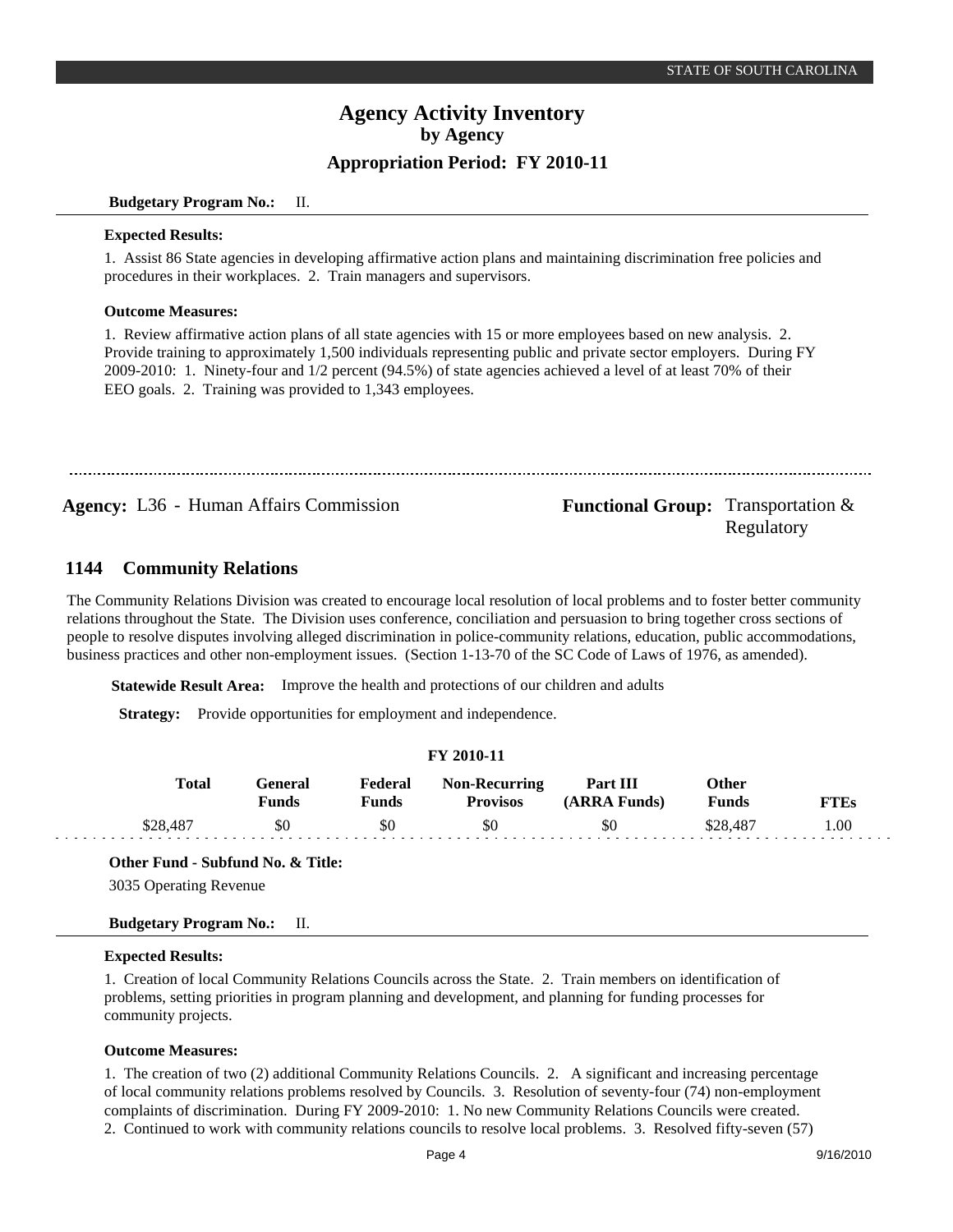non-employment complaints of discrimination.

**Agency:** L36 - Human Affairs Commission **Functional Group:** Transportation &

# Regulatory

#### **Intake & Referral 1145**

Intake and Referral services are provided for persons who believe they have been discriminated against in the areas of employment or other practices on the basis of race, religion, color, sex, age (40 or above), national origin, disability, or public accommodations on the basis of race, color, religion, or national origin. This process involves the initial receipt of inquiries and complaints, screening, interviewing, gathering records and documents, and drafting formal charges of discrimination. This initial stage leads to either mediation, investigation, waiver to the federal government or dismissal and/or referral to a more appropriate source. The normal turnaround processing time is generally within 90 days or less. (Section 1-13-10 et. seq. of the SC Code of Laws of 1976, as amended).

**Statewide Result Area:** Improve the health and protections of our children and adults

**Strategy:** Provide opportunities for employment and independence.

## **FY 2010-11**

|          | <b>Total</b><br>General<br>Funds | Federal<br>Funds | <b>Non-Recurring</b><br><b>Provisos</b> | Part III<br>(ARRA Funds) | Other<br><b>Funds</b> | <b>FTEs</b> |
|----------|----------------------------------|------------------|-----------------------------------------|--------------------------|-----------------------|-------------|
| \$93,761 | \$0                              | \$0              | \$0                                     | \$0                      | \$93.761              | 6.00        |

**Other Fund - Subfund No. & Title:**

3035 Operating Revenue

## **Budgetary Program No.:** III.

## **Expected Results:**

1. Provide timely service to potential complainants contacting the Agency by mail, telephone, or personal visit. 2. Complete, in a timely manner, the writing of charges to stay within the 90-day turnaround timeframe or less. 3. Provide proper processing and referral of all complaints in a timely manner.

## **Outcome Measures:**

1. Frame all jurisdictional complaints for filing under the Human Affairs Law. 2. Refer non-jurisdictional complaints to appropriate agencies or sources. During FY 2009-2010: 1. Of the approximately 25,000 to 30,000 requests received, 22,000 to 27,000 questionnaires were mailed to potential complainants. 2. Complainants completed and returned for processing approximately 3,000 questionnaires which resulted in 1,046 formal charges of discrimination filed and approximately 1,500 were referred to other sources for various non-jurisdictional reasons.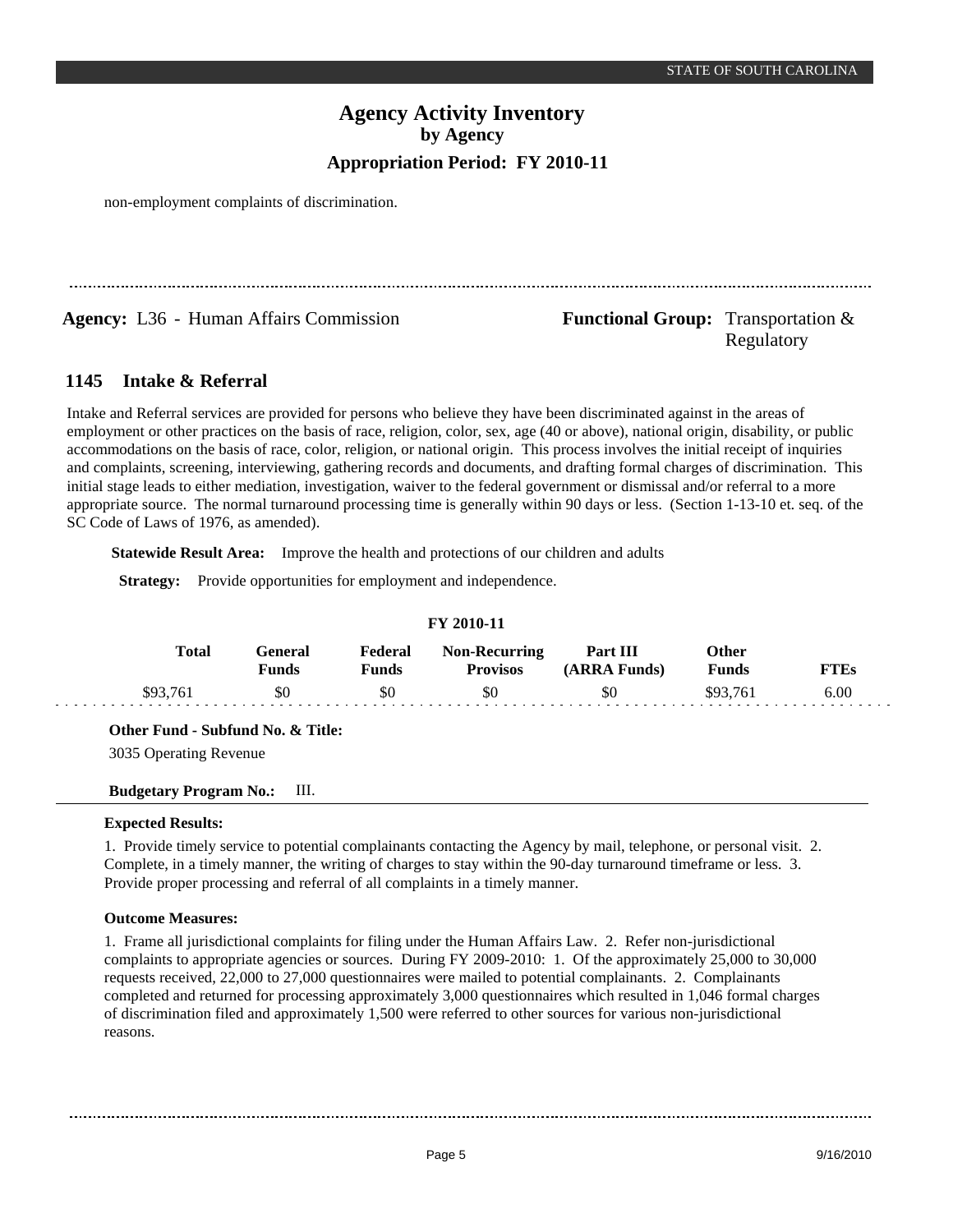# **Agency Activity Inventory by Agency**

# **Appropriation Period: FY 2010-11**

**Agency:** L36 - Human Affairs Commission **Functional Group:** Transportation &

# Regulatory

#### **Employment Discrimination Receipt, Processing & Resolution 1146**

This activity provides for the intake, mediation, investigation, and resolution of complaints of unlawful employment discrimination based on race, color, sex, age (40 or above), religion, national origin and mental or physical disability filed against private and public sector employers located in South Carolina (Section 1-13-10 et. seq. of the South Carolina Code of Laws of 1976, as amended). Implementation of this activity enables the State to attain and maintain deferral status over complaints arising in South Carolina which are filed with the U. S. Equal Employment Opportunity Commission (USEEOC) under Title VII of the Civil Rights Act of 1964, the Age Discrimination in Employment Act, and the Americans with Disabilities Act.

**Statewide Result Area:** Improve the health and protections of our children and adults

**Strategy:** Provide opportunities for employment and independence.

## **FY 2010-11**

| Total     | General<br>Funds | Federal<br>Funds | <b>Non-Recurring</b><br><b>Provisos</b> | Part III<br>(ARRA Funds) | Other<br>Funds | FTEs  |
|-----------|------------------|------------------|-----------------------------------------|--------------------------|----------------|-------|
| \$506.614 | \$0              | \$0              | \$0                                     | \$0                      | \$506.614      | 16.00 |

## **Other Fund - Subfund No. & Title:**

3035 Operating Revenue

## **Budgetary Program No.:** III.

## **Expected Results:**

1. Maximize the number of complaints investigated and resolved consistent with the agency's staffing level while assuring adherence to applicable state and federal qualitative standards. 2. Maintain a 100% acceptance rate of Agency final actions by the USEEOC. 3. Minimize the need for many cases of alleged employment discrimination to proceed to litigation. 4. Encourage voluntary compliance with state and federal laws regarding equal employment opportunity. 5. Reduce both the need and opportunity for federal enforcement in the State.

## **Outcome Measures:**

1. Receipt of 2,400 employment discrimination charges. 2. Investigate to final action all jurisdictional complaints of discrimination received. 3. Maintain 100% acceptance rate of complaint dispositions by the US EEOC. During FY 2000-2010: 1. The Agency received 1,046 formal employment discrimination complaints. 2. Investigated to final action a total of 1,116 jurisdictional charges of discrimination. 3. Maintained 100% rate of acceptance of complaint disposition by the US EEOC. No cases were overturned by the US EEOC or any Court.

**Agency:** L36 - Human Affairs Commission **Functional Group:** Transportation & Regulatory

**Mediation 1147**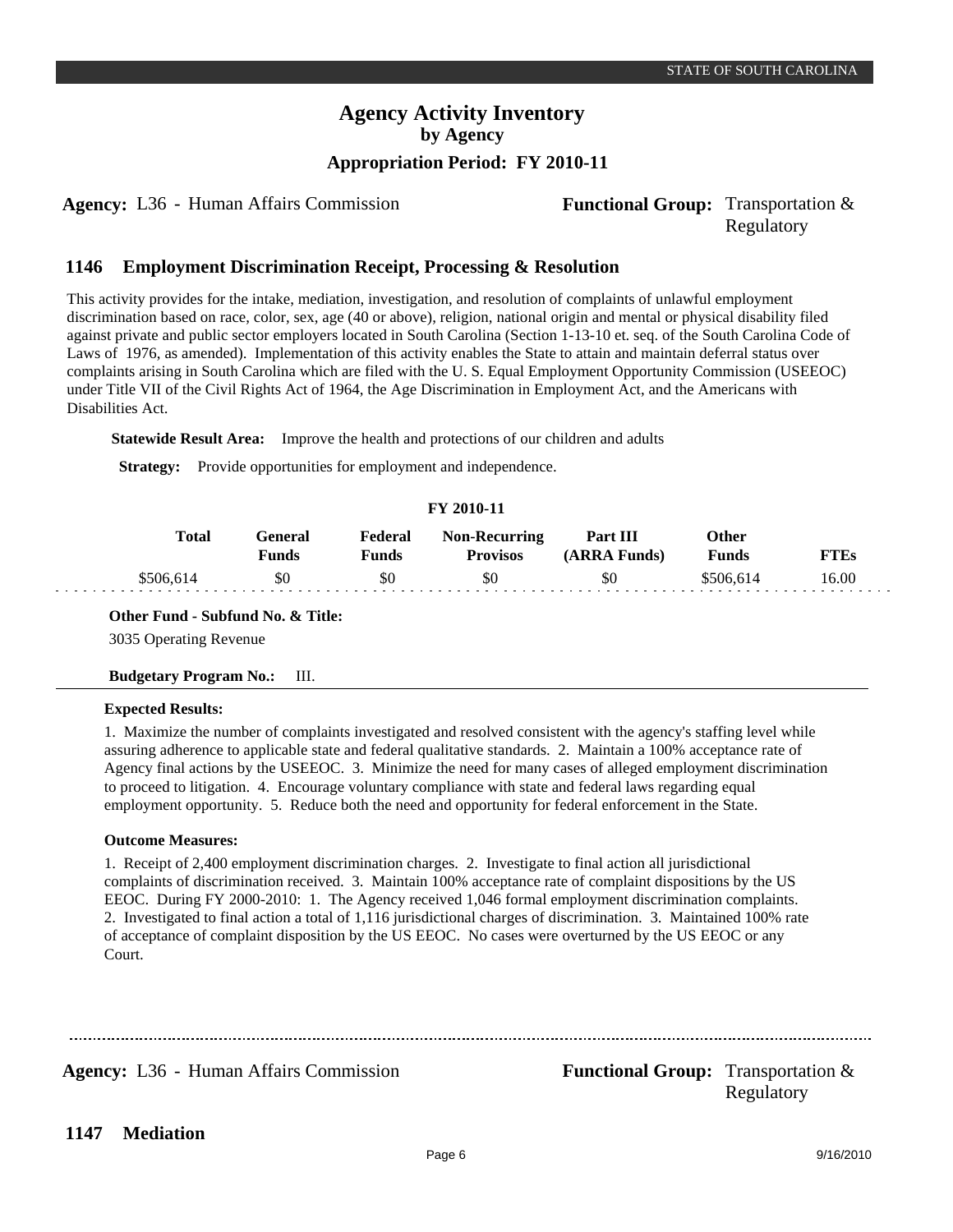Mediation is an alternative means of redress for South Carolinians who believe that they have been subjected to unlawful discrimination on the basis of race, religion, color, sex, age (40 or above), national origin or disability. The primary benefit of this service is to provide a greater potential to preserve some semblance of healthy employee/employer relationship in the future as opposed to adversarial positions parties assume when complaints are investigated. (Section 1-13-70 of the SC Code of Laws of 1976, as amended).

**Statewide Result Area:** Improve the health and protections of our children and adults

**Strategy:** Provide opportunities for employment and independence.

## **FY 2010-11**

| Total | <del>l</del> eneral<br><b>Funds</b> | Federal<br>प <b>unds</b> | <b>Non-Recurring</b><br><b>Provisos</b> | Part III<br>(ARRA Funds) | Other<br>Funds | FTEs |
|-------|-------------------------------------|--------------------------|-----------------------------------------|--------------------------|----------------|------|
|       | \$0                                 | \$0                      | \$0                                     | \$0                      |                | 4.00 |

**Other Fund - Subfund No. & Title:**

3035 Operating Revenue

## **Budgetary Program No.:** III.

## **Expected Results:**

1. Reduce the average case processing time from assignment to mediation to final resolution. 2. Expand the scope of mediations to include all laws and regulations enforced by the Agency. 3. Secure a higher level of participation by state agencies in the mediation process.

## **Outcome Measures:**

1. Maintain average case processing time. 2. Expand mediation to include Public Accommodations, Fair Housing and Section 90(e) of the Human Affairs Law. 3. Two (2) additional state agencies to participate in the mediation process for the first time. During FY 2009-2010: 1. Over seventy-eight percent (78%) of mediations resulted in Agreements, of which several were in regard to 90(e) and public accommodations.

**Agency:** L36 - Human Affairs Commission **Functional Group:** Transportation & Regulatory

#### **Fair Housing Investigations 1148**

The SC Fair Housing Law, (Section 31-21-10 et. seq. of the SC Code of Laws of 1976, as amended), makes housing discrimination unlawful because of a person's race, color, religion, sex, national origin, physical or mental handicap or familial status. The Commission enforces this law through investigative action.

**Statewide Result Area:** Improve the health and protections of our children and adults

**Strategy:** Provide opportunities for employment and independence.

## **FY 2010-11**